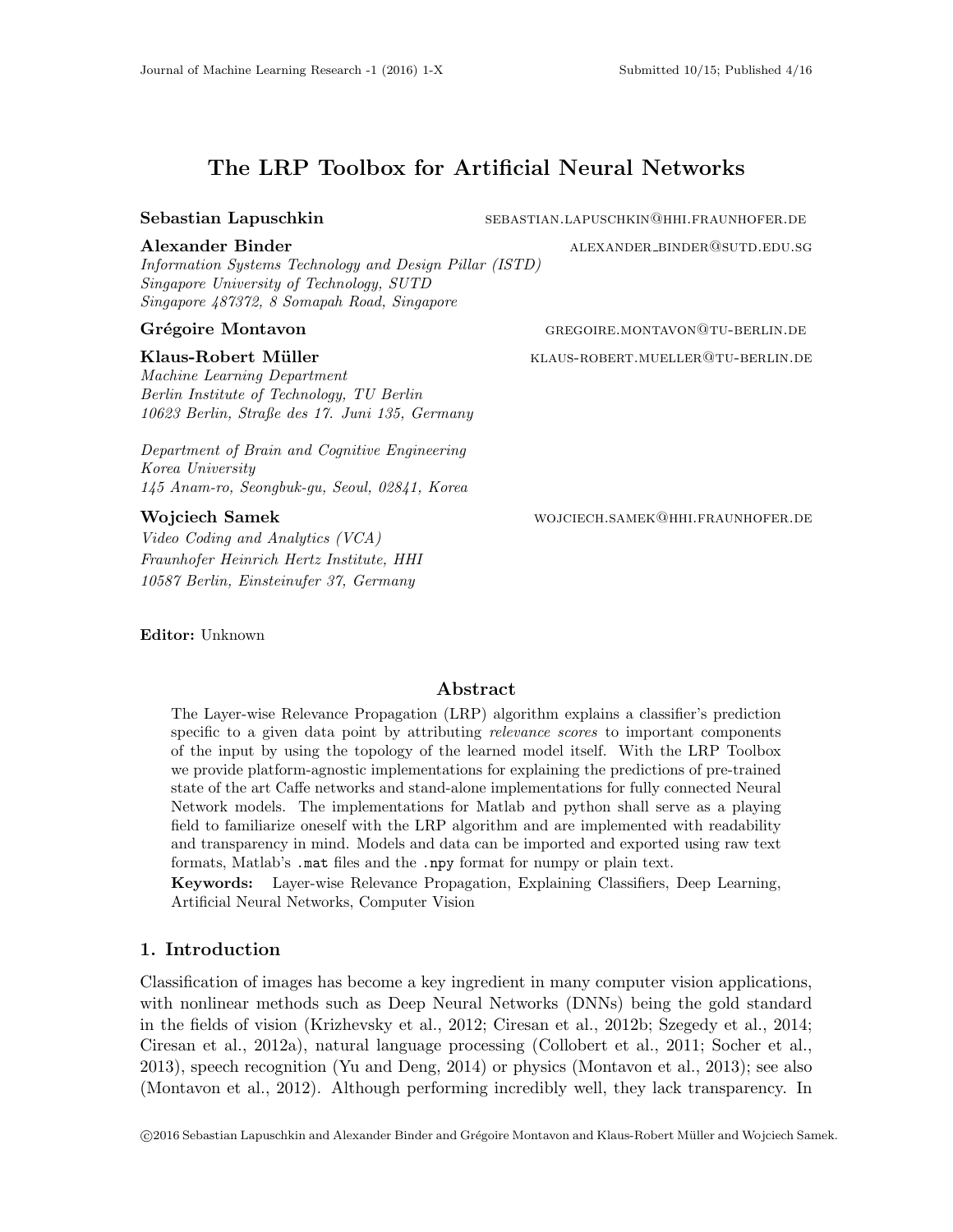the sciences, however, understanding a learning machine in order to gain scientific insight on the problem analysed is often as important as record prediction performance. This is also one of the reasons for the popularity of linear modeling as interpretation is straight forward. In this sense DNNs so far held a disadvantage in practice over simpler but interpretable models. Especially DNNs act as black boxes due to their multilayer nonlinear structure. However, interest in gaining insight into the decision process of nonlinear methods has peaked recently. Several works have been using sensitivity maps (Baehrens et al., 2010; Rasmussen et al., 2012) for visualization of classifier predictions which were based on using partial derivatives at the prediction point  $x$ .

For DNNs promising approaches for opening the black box are deconvolution networks (Zeiler and Fergus, 2014) highlighting activated input patterns for object detected during the forward pass of a convolutional neural network, saliency maps (Simonyan et al., 2013) visualizing local sensitivities at the input point and LRP (Bach et al., 2015) producing explanatory input patterns that indicate evidence for or against a prediction target of choice in given data. The latter – for which this toolbox is provided and (Samek et al., 2015) have measured and verified meaningfulnes of the computed heatmaps – takes a pretrained model and an evaluation data point and explains the classifier's decision, e.g. LRP decomposes the decision function such that for each input dimension d a relevance score  $R_d^{(1)}$ decomposes the decision function such that for each input dimension  $a$  a reterance score  $n_d$  is computed, which indicates that the state of  $x_d$  speaks for the presence of the prediction target if  $R_d^{(1)} > 0$  and against it if  $R_d^{(1)} < 0$ . By allowing both signs for  $R_d^{(1)}$  $\frac{d^{(1)}}{d}$  also class background information can be modelled in a natural manner.

To this end, the model output  $f(x)$  is backwards-propagated through the model to the input layer as relevance R, by taking into account the model's reaction to the input  $x$ in all its intermediate representations at all computational layers l. Due to the relevance conservation principle as a constraint to LRP (Bach et al., 2015), no relevance is lost or gained in between layers of computation, e.g.

$$
\sum_{i} R_i^{(l)} = \sum_{j} R_j^{(l+1)} \text{ and thus } \sum_{d} R_d^{(1)} = f(\boldsymbol{x}) \tag{1}
$$

Note that to this end, the propagated relevances are always normalized. The relevance values  $R_d^{(1)}$  $\frac{d^{(1)}}{d}$  can then be visualized as a heatmap, providing valuable insight to the classifier's decision process.

### 2. Capabilities of the LRP Toolbox for Artificial Neural Networks

The LRP Toolbox provides platform-independant stand-alone implementations of the LRP algorithm for python and Matlab, as well as adapted .cpp modules to support LRP for the Caffe deep learning framework (Jia et al., 2014) and operates on pre-trained neural network models. The functionality of the framework and a demo thereof is accessible via command line or an IDE of choice for Matlab, python and Caffe  $(C++)$ . The Caffe version is based on the caffe-master branched on 3rd October 2015. The latest official release is available from http://heatmapping.org.

We provide three implementations due to the different strengths and advantages of the three implementations. Caffe is an established toolbox for neural networks, written in  $C_{++}$ , and has the big advantage that it comes with many pretrained neural networks in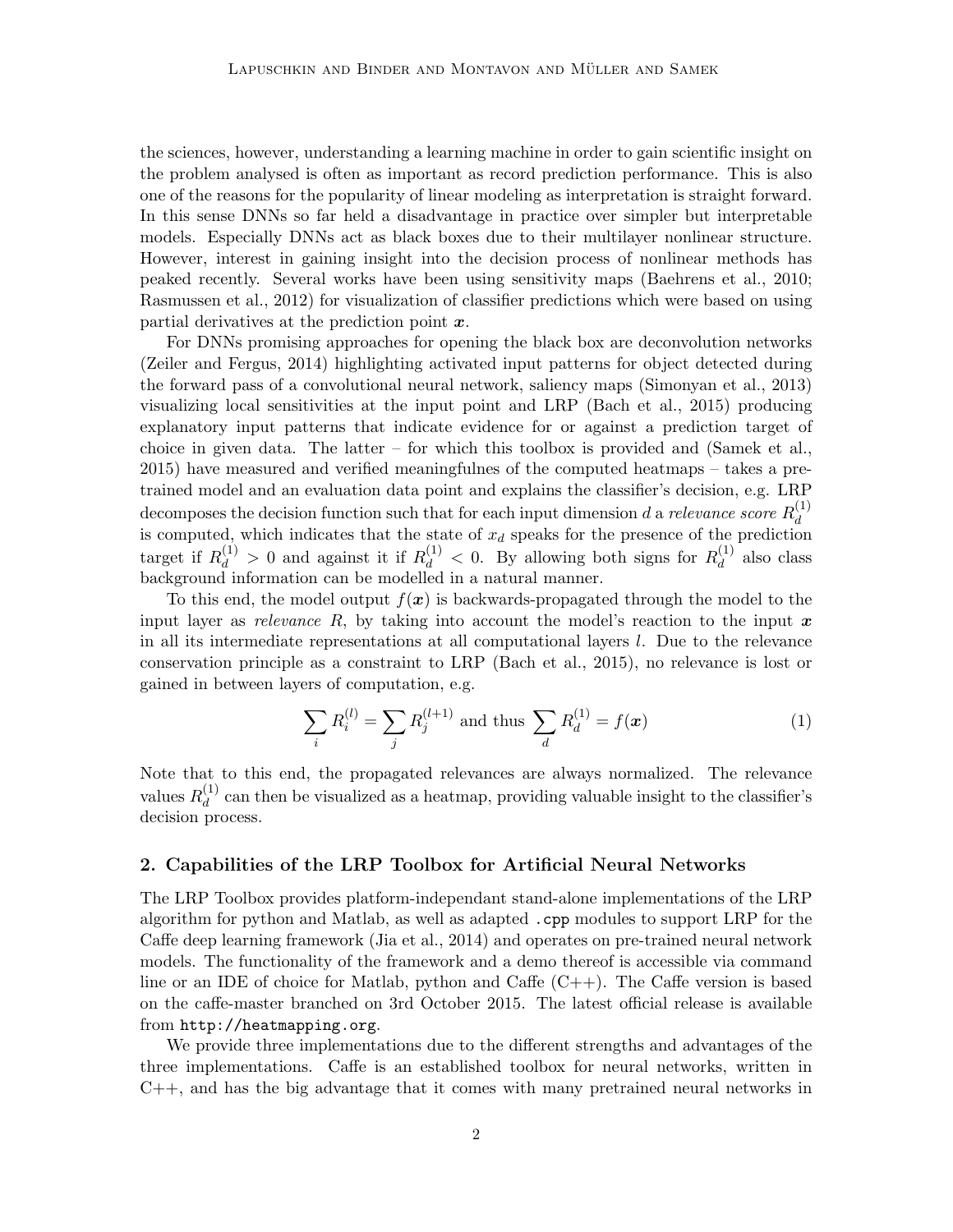the Caffe Model Zoo. The Caffe version works out of the box with the BVLC reference, the GoogLeNet model and the VGG CNN models from Chatfield et al. (2014). On the other hand, many scientists are unfamiliar with programming  $C++$  interfaces, thus creating a barrier for experimentation when one is interested in modifying and trying out different LRP implementations. Note that LRP is a principle which permits multiple solutions. The python and Matlab implementations allow an easier access and for easy modification of LRP rules, in particular because python and Matlab are popular among machine learners and are taught in many undergrad university curricula. Furthermore the python and Matlab implementations require less external libraries which is practical in restricted setups where the user does not have full control over the installed packages. These trade-offs lead us to the choice of implementing LRP in three ways.

## 2.1 Platforms and Requirements

The python and Matlab implementations are available for systems running Linux, Windows and OSX due to the platform agnostic nature of python and Matlab. Caffe runs on Linux and OSX, however Caffe ports for Windows became available very recently on github (e.g. https://github.com/happynear/caffe-windows). Known and successfully tested minimum package requirements are available in the toolbox manual.

## 2.2 User Interface

The example implementations of the LRP pipeline can be executed and modified with the provided files matlab/lrp demo.m and python/lrp demo.py by navigating to the respective folders and executing the scripts using the chosen language's interpreter, e.g. for unix-based systems

```
cd <toolbox_location>/matlab
matlab -nodesktop -r lrp_demo
```
or

```
cd <toolbox_location>/python
python lrp_demo.py
```
The C++-based Caffe implementation of LRP uses a configuration file with its settings being explained in the manual. It takes as further input a text file which contains in each line the path to one image and an integer denoting the class for which the heatmap is to be computed. The third input is a path prefix.

```
cd <toolbox_location>/caffe-master-lrp/demonstrator
./lrp_demo ./config_sequential.txt ./testfilelist.txt ./
```
will then compute heatmaps for the images listed in ./testfilelist.txt.

## 2.3 Documentation and Examples

The user manual guides through the installation and use of the toolbox. It also explains the LRP algorithm in detail and instructs on how to compute and interpret the results.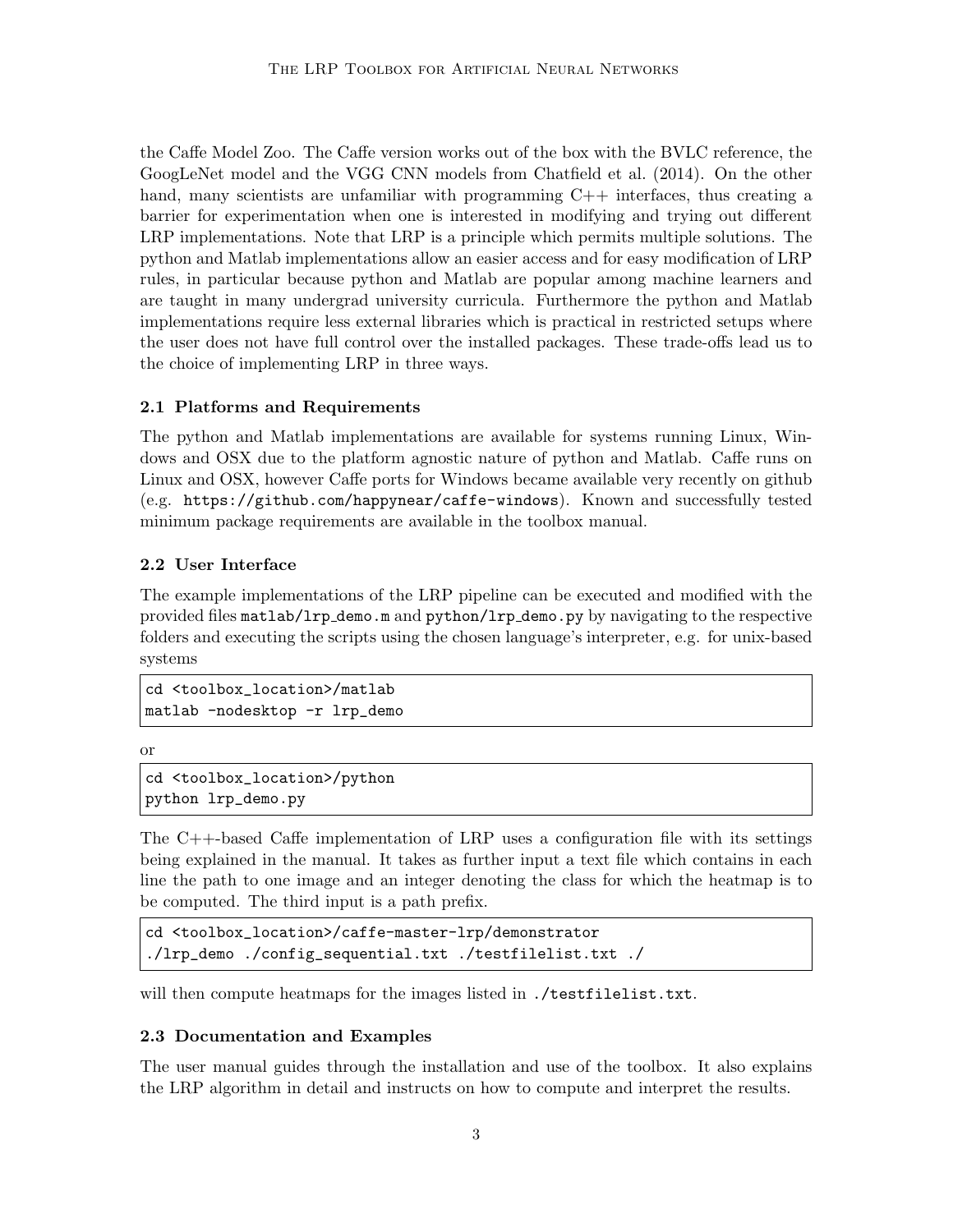## 2.4 Developer Access, Licensing and Availability

The source code is provided under FreeBSD (2-Clause) License and is available in a separate archive for each released version. The latest official release of the toolbox code is available from http://heatmapping.org. More recent and work-in-progress versions can be found at https://github.com/sebastian-lapuschkin/lrp\_toolbox.

### 3. Conclusion

The presented LRP package provides a simple and easy to use implementation that allows a user to explore LRP in Matlab and python or run more involved applications within the Caffe framework. We would like to emphasize that the user can readily take an existing network to apply the LRP procedure. In other words also DNNs from past projects could be retrospectively explained by LRP. Furthermore note that the usage of LRP is not limited to DNNs, in fact, as shown in (Bach et al., 2015) also kernel methods and other learning machines, e.g. using Bag of Words representations can yield heatmaps through LRP. Future work will use the LRP framework and software package in the sciences and for general applications that require explanation.

### Acknowledgments

The work was funded in part by the Federal Ministry for Education and Research (BMBF) under Grant 01IS14013A-E and Grant 01GQ1115, as well as by the Deutsche Forschungsgesellschaft (DFG) under Grant MU 987/19-1 and the Brain Korea 21 Plus Program by the Korean Government. Correspondence to KRM and WS.

### References

- Sebastian Bach, Alexander Binder, Grégoire Montavon, Frederick Klauschen, Klaus-Robert Müller, and Wojciech Samek. On pixel-wise explanations for non-linear classifier decisions by layer-wise relevance propagation. PLOS ONE, 10(7):e0130140, 2015. doi: 10.1371/ journal.pone.0130140.
- David Baehrens, Timon Schroeter, Stefan Harmeling, Motoaki Kawanabe, Katja Hansen, and Klaus-Robert Müller. How to explain individual classification decisions. The Journal of Machine Learning Research, 11:1803–1831, 2010.
- Ken Chatfield, Karen Simonyan, Andrea Vedaldi, and Andrew Zisserman. Return of the devil in the details: Delving deep into convolutional nets. In British Machine Vision Conference, BMVC, 2014.
- Dan Ciresan, Ueli Meier, and Jürgen Schmidhuber. Multi-column deep neural networks for image classification. In Proc. of CVPR, pages 3642–3649. IEEE, 2012a.
- Dan C. Ciresan, Alessandro Giusti, Luca Maria Gambardella, and Jürgen Schmidhuber. Deep neural networks segment neuronal membranes in electron microscopy images. In Adv. in NIPS, pages 2852–2860, 2012b.